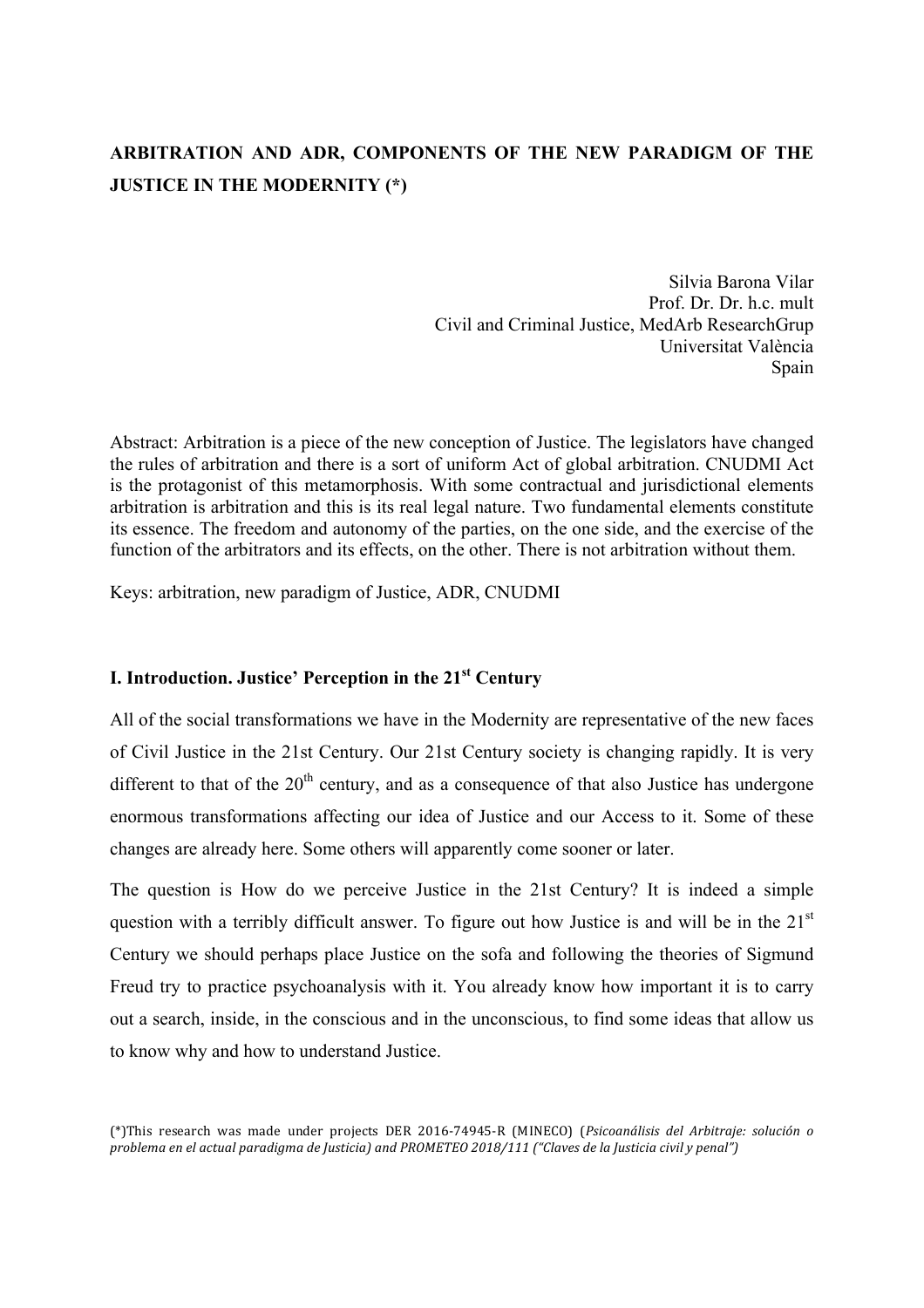In this task we should consider many ideas and facts. Let me stress now some of them:

1. First, we must be fully aware of the fact the human being is complicated.

2.- Secondly, complication generates conflicts. In fact, the more complex the society is, the higher level of complication we have, both in quantity and the difficulty of the disputes.

3.- This complexity and disputes arising out of it has recieved different attitudes and responses throughout History. Disputes were solved and peace was maintained in different ways depending on each historical moment.

Thus, in more primitive societies the solution to social conflicts was provided by the Tribal head. He had the power to expel from the tribe those who performed acts considered intolerable to society; Those thrown away were left unprotected, fully outside the community. Additionally in cases of a minor conflicts between the members of the tribe, the Chief of the tribe acted as a conciliator. Later on, in feudal societies the role of the lord was to "protect" his subjects, although this protective function was not exercised in a disinterested manner but usually in exchange for the payment of fees.

Gradually our society evolved and in the era of modernity became structured in States, with institutional power, as Machiavelli wrote in his work "The Prince". In this modern western society the shift of population from the countryside to the towns and cities took place. The period saw the consolidation of the nation-state as the main political entity. A public administrative structure was created. On the one hand, States offered security to their people, and on the other hand, the convergence of a strong state and the government of an astute prince were able to guarantee a social order. Not surprisingly these far-reaching developments led to increasing activity in political, moral and legal philosophy –the fields at whose intersection we find justice and the ways to solve conflictivity.

As Hobbes described in *The Leviathan* under the concepts of "Law and Order" this modern society saw the establishment of state-financed police services and of penal codes and systems of punishments. The State assumed the exercise of "ius puniendi". And regulated the model to solve the conflicts between the citizens: the process.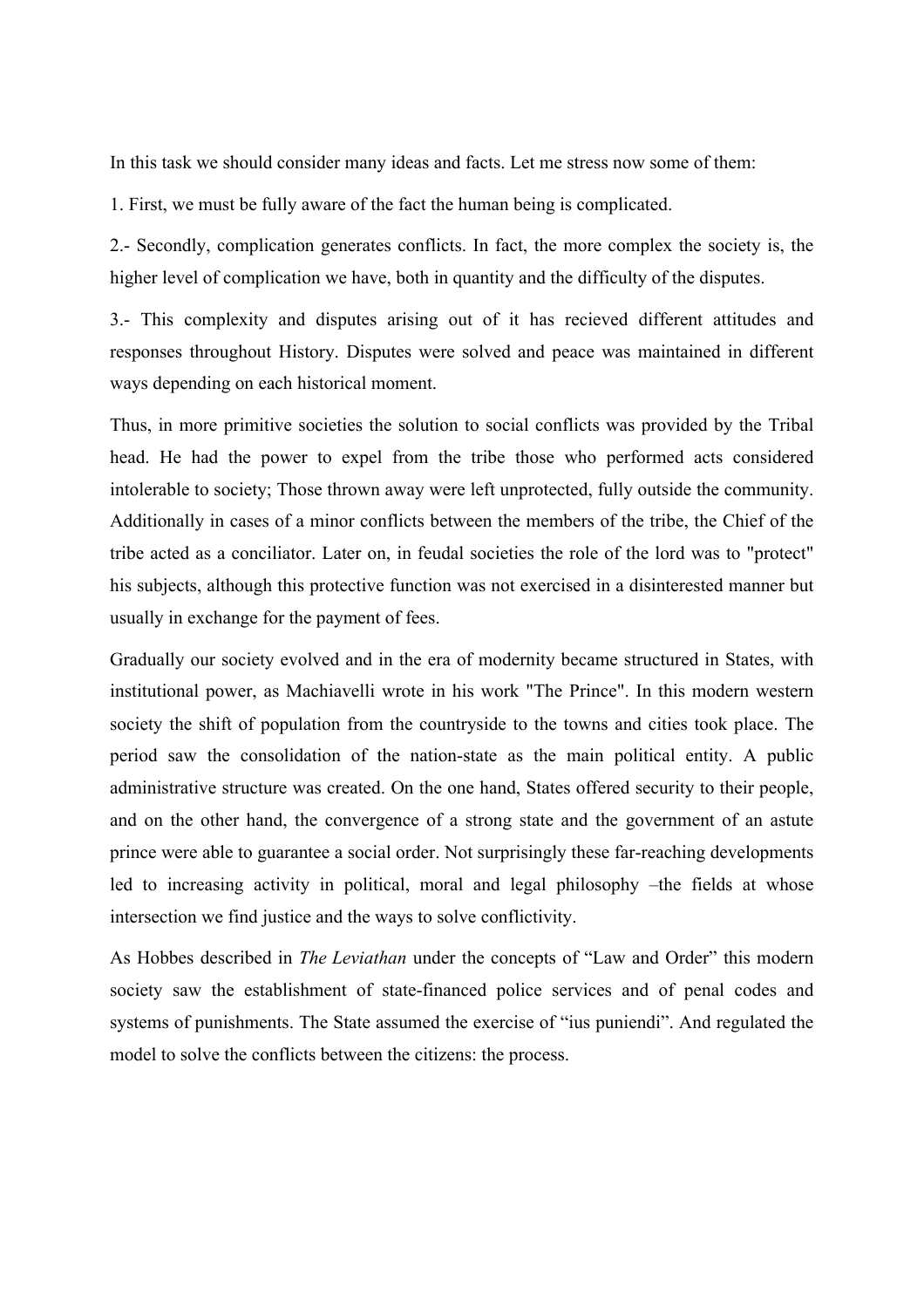## **II. Process, as a conquest of civilization**

In this new model of structured societies linked to the idea of national States, the civil process was a conquest of civilization. It became the paradigm of Justice. A paradigm in which the State assumes the leading role. What are the characteristics of this process?

Firstly, it is a static model in which a procedure is regulated, with phases, characteristics, deadlines, subjects, etc. It provides security as regards actions to be undertaken and fostered predictability and certainty.

Secondly, this process is a model that stands on the idea of "*heterocomposition*". The judge *supra partes*- imposes the solution on them. The judge is the one in charge of solving the dispute "in" the course of the process.

Thirdly, it is a public model in which the State controls, directs and determines how the process and its guarantees are developed. It is practiced through state bodies, the Courts.

That public model was consolidated in modernity for both Civil and Criminal cases and it was only in the ninenteen Century that it splitted into two different processes depending on the interests involved: on the one hand, when the interests at stake are public and reprehensible conduct are crimes the State intervenes in the process. On the other hand, when the interests are personal, economic, labor, commercial, family, etc., is the people affected who decide to go to it.

But, the twentieth century was especially important because of the incorporation of an additional element into the model of public justice. Enormous expectations of guardianship were generated by the citizens, becoming aware that the State was the political entity that protected them, as citizens with rights. The State assumed the costs of Justice as a fundamental right and the political objective of improving it, favouring it, renewing it and guaranteeing it to everyone alike. So, the concept of Social Justice was developed, consistent with the welfare state and its social policies and the concept of Access to Justice acquires a social perspective, characteristic of the historical-political moment. In the  $20<sup>th</sup>$  Century the process becomes not only a constitutional right, but also the tool to maintain social peace and to solve conflicts.

The importance of knowledge and management of the process led to the consolidation of university education in the process, with the subject of *Procedural Law* and with a very important amount of scientific work that has allowed to maintain the study of the process, besides the jurisdiction and the action, in one of the core-subjects of legal studies.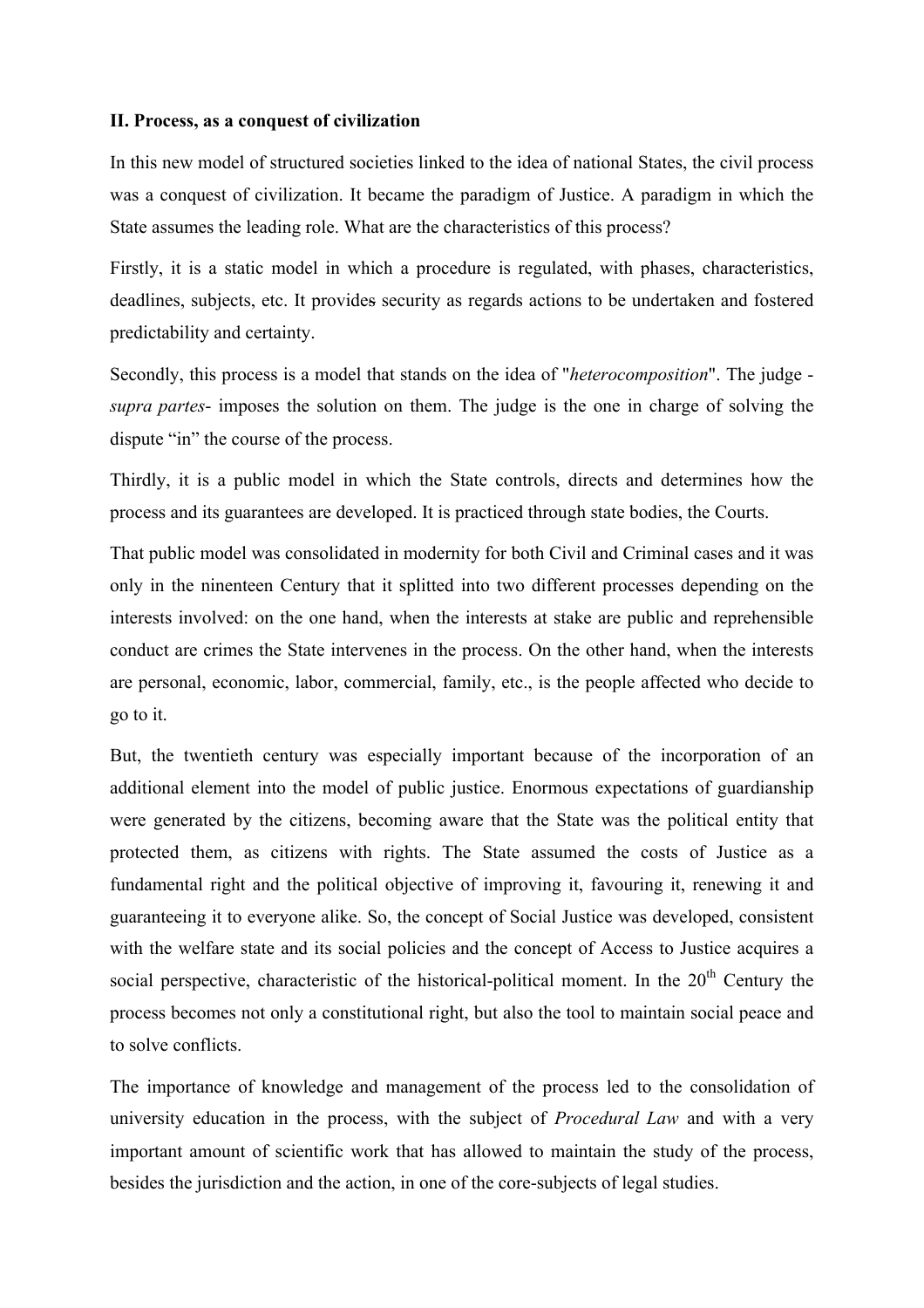The 21st century has dawned, however, with a very different reality. For many reasons, it is easy to observe how in the most prestigious foreign universities the subject of "Procedural Law" disappears from the curriculum of law, and the Chairs of "Procedural or Process Law" are replaced by "Justice", "Litigation" "ADR", "Evidence" or "Sentencing". Obviously, the process has not disappeared  $1$ . There it is, and it is subject to changes, successive modifications, constantly, some of them are contradictory, almost as if you wanted to find it in a "*pill of happiness*," as a method of transferring it to a third the competence to solve all evils. And, of course, we want a quick response, without excessive cost and favorable to anyone asks for it. The consequence of all this has led to the creation of a collapsed procedural model, without the adequate means to respond to this *litigation explosion* to which  $OLSON<sup>2</sup>$  referred to at the end of the last century, generating a great dissatisfaction among citizens.

There are many coordinates that have influenced - and are currently influential- in that transformation of the process model. We are living as if we had a pathological obsession with legal reform by trying to adapt and convert a guarantor instrument into an instrument of effectiveness, which is an instrument for citizens accessing justice in a way to solve *in real time* the disputes of *consumers*, who have replaced citizens as subjects of protection.

The ideological parameters that inspire the society of the 21st century have destroyed some of the old values of the twentieth century, especially those that erected *Justice* as one of the pillars of the social and democratic state. The Justice that interest us is one that works, certainly, but in terms of the analysis of what must be understood by the functioning of Justice have shed numerous components that, beyond the essential meaning of Justice as a guardianship of citizens, has been turned into mechanisms to alleviate the expansive litigiousness that society generates in some cases, and palliate it in the swiftest and least costly way possible, even at the expense of guarantees and rights.

In that context the sublime is the economy, and everything is measured under cost-benefit parameters; The process is not an instrument of justice, probably because justice is not more than one of the values of the legal order, the standard of modern society, and it is becoming a

<sup>&</sup>lt;sup>1</sup> BARONA VILAR, S., "The Faces of Civil Justice in the Global Society of the 21st Century", *ZZP Int. 21* (2016), pp. 74-75.

*<sup>(2016),</sup> pp. 74-75.* <sup>2</sup> OLSON, W.K., *The litigation explosión: what happened when America unleashed the lawsuit*, 1991.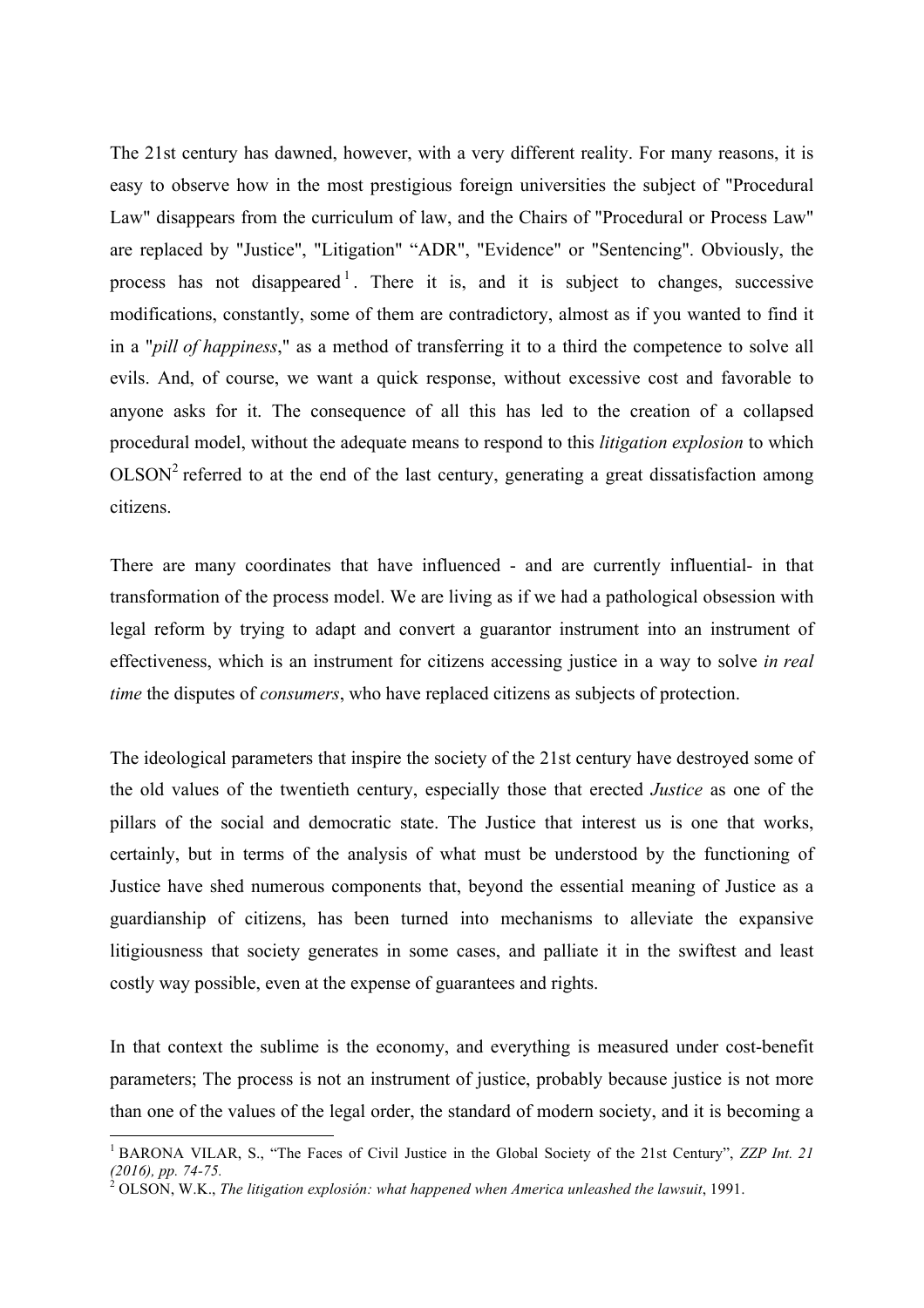service for consumers and users, who look for a result, although it would not be the best result, but in any case *a result*.

## **III. Arbitration in this context.** *Arbitration is Arbitration*

Simultaniously with this model of public justice, arbitration has been a part of Civil Justice in the history. Arbitration has been and is an adjudicatory mechanism for the resolution of legal disputes which, despite its ancine origin, has been decisively promoted in the last years within the frame work of Alternative Dispute Resolution (ADR), and more and more On line Dispute Resolution.

One of the most debate about Arbitration has been what's Arbitration? Contract? Process? Function?

It is beyond doubt that the doctrinal wealth and variety arisen out of those scientific debates have been fruitful. The consolidation of the different components of arbitration is based upon them, and it is manifest that arbitration is formed of a series of plural legal relationships; some of them of obvious contractual nature; other of equally irrefutable public character.

It follows that the various elements that constitute arbitration appear and disappear, and are amended or maintained according to a plurality of legal relations. This affects the justification of the involvement of certain individuals in the proceedings; the links between the parties and with the institutions; the primacy of the parties' autonomy as the superior criterion for the conformation of almost every aspect of the arbitration –its existence, conduction and termination-; the relationships with third parties who are neither the parties nor the arbitrators and their entailment with them; the function of the arbitrators and the nature of the duties derived from the acceptance of their appointment; the design of the procedural rules; the incidence of procedural mandatory rules; the deadlines and their impact on the arbitral function; the findings of the tribunal and their essential components; the notification and communication regimes; the possible clarification, correction and complementation of the award; the effects of the award; the adoption of interim measures by the arbitrators; the enforcement of the award; etc.

And this leads necessarily to the -already- classic question: what is essential for arbitration: the autonomy of the parties and their freedom to submit to arbitration, or the arbitrators' function to solve the dispute according to the means -procedure- designed by the applicable legal order? Can arbitration exist without agreement? Can arbitration exist without procedure?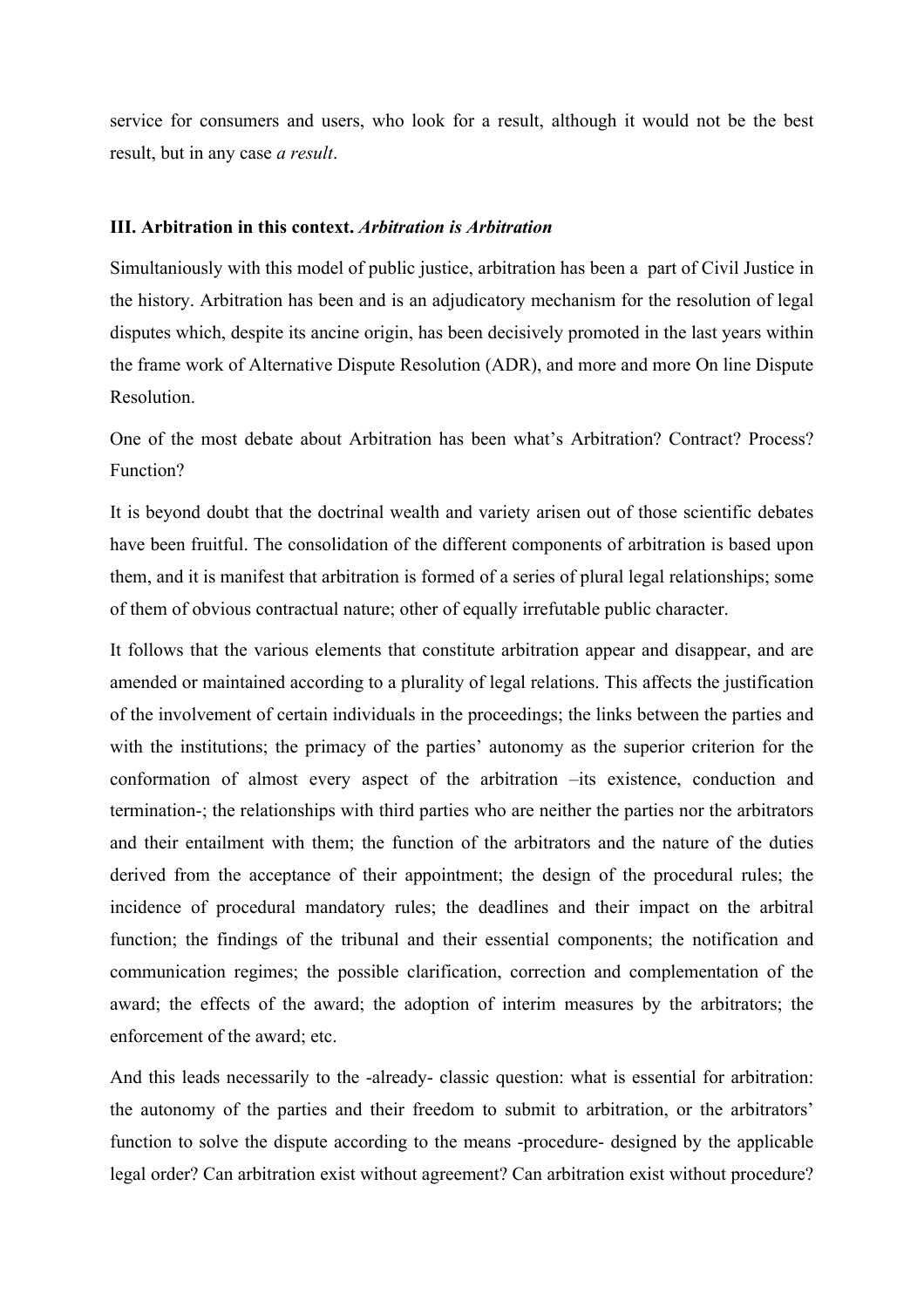Can an award and its *res judicata* effect exist without the arbitrators having performed the adjudicatory function through a procedure?

Every answer to all these questions reaches the same solution: it is not possible to have arbitration without any of the abovementioned pieces, which cannot but lead to the conclusion that "*arbitration is arbitration*", and this is its legal nature<sup>3</sup>.

Two fundamental elements constitute its essence. The freedom and autonomy of the parties, on the one side, and the exercise of the function of the arbitrators and its effects, on the other. There is not arbitration without them.

 A) *Freedom and party autonomy:* Arbitration is based on the freedom and autonomy of the parties. Citizens are the holders of private rights, which they can transact; the creation, modification and termination of their relations is rooted in their freedom of contract; and the Constitution recognises those freedom and autonomy as essential elements of the legal order. It follows that there is not an obstacle against the parties' decision to have their disputes solved out of national courts, which together with the State have the monopoly of judicial power.

 B) *Adjudicatory function (heterocomposition)*: Arbitration is an adjudicatory mechanism for the resolution of legal disputes which, despite its ancient origin, has been decisively promoted in the last years within the framework of Alternative Dispute Resolution (ADRs). Three steps can be distinguished: self-tutelage, self-adjudication and external-adjudication.

 a) Self-tutelage is the most primitive manner to resolve a dispute, consisting on "taking the law into your own hands", which transforms the interested party into his/her own judge  $(in \, rep, n)$  and leads to partial and selfish intervention<sup>4</sup>. This form of tutelage is prohibited by the legal system, except in exceptional situations such as self-defence and overriding necessity.

 b) Self-adjudication implies the solution of disputes from the recognition of the autonomy of the parties to transact upon their own private matters. From this perspective, the transactionality of the subject matter makes it possible for the parties to adjudicate or determine their dispute, either directly between them or with the assistance of a third party

 <sup>3</sup> BARONA VILAR, S., "Introducción", in *Comentarios a la Ley de Arbitraje. Ley 60/2003, de Arbitraje, de 23 de diciembre, tras la reforma de la Ley 11/2011, de 21 de mayo*, Thomson Reuters-Civitas, Pamplona, 2011, pp.71-72. <sup>4</sup>

ALCALÁ-ZAMORA y CASTILLO, N.: *Proceso, autocomposición y autodefensa*, UNAM, México, 1970, pp. 47 *et seq*.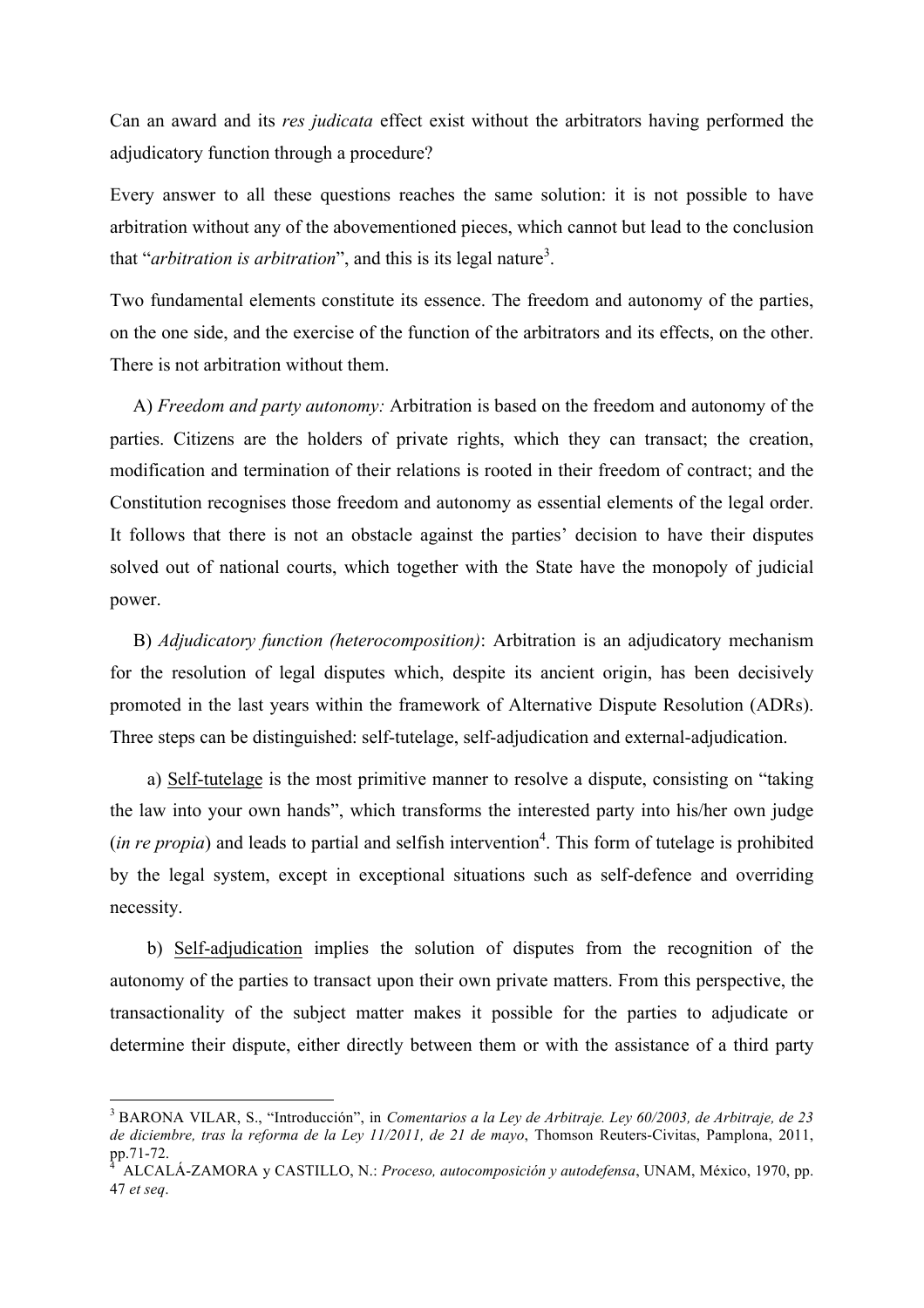that does not impose a solution (and therefore cannot bind the parties). Different modalities of self-adjudication include popular institutions such as mediation<sup>5</sup> and conciliation, which still plays a relevant role in certain jurisdictions.

 c) External adjudication is the most developed formula of dispute resolution. It is characterised by the participation of a neutral person who solves the conflict between the parties through an instrument called "procedure" that is regulated by the law. The legal system recognises two forms of external adjudication: Judicial jurisdiction and Arbitration. Both feature a conceptual trilogy for their operation:

1) Organs which are subject to legal requirements and guarantees (essentially, the impartiality) and exercise the adjudicatory function through the imposition of a decision;

2) Parties who resort to those organs for the resolution of their dispute, intervene in confronted positions and must be protected by the principles of equality and contradiction, as generally provided by the law, and

3) A means, the procedure, through which the adjudicatory function is exercised.

On these bases, arbitration is the adjudicatory mechanism by which parties exercise their freedom to submit their dispute to arbitrators, who are subject to the applicable arbitral regime. The arbitrators, whose activity is directed by the autonomy of the parties and is subject to the limits imposed by mandatory rules or *ius cogens*, decide the conflict in an award after the conduction of the arbitral proceeding, which is the procedural instrument. Such decision is binding and enforceable, so that in case of non-compliance the parties can resort to the national courts to request the compulsory compliance with the solution contained in the award.

The origin of the institution can be found in Roman Law. In this vein, scholars argue that arbitration was the origin of the procedure $<sup>6</sup>$ , that is, that the decision by an unofficial arbitrator</sup>

 $<sup>5</sup>$  Mediation has a promising future in the majority areas of the law, since it is based on the intervention of a third</sup> party alien to the dispute, who assumes the function to gather the parties and assist them in the resolution of their disagreement. That third party can be the judge, a lawyer, a psychologist, a therapist, a psychiatrist, etc. The success of mediation lies upon the interchange of information, bearing in mind that negotiations frequently start with reciprocal mistrust, and it is for the mediator to progressively build the trust between the parties to get them involved in the mediation technique, fragmenting the dispute, creating options and requesting them to suggest solutions, assuming, in sum, that the adopted agreement must be the result of the participation of the parties accepting their position and trying to solve their conflict. It is for this reason that the workability of mediation will depend substantially on the elimination of the reciprocal or unilateral hostility of the parties.

<sup>6</sup> WLASSAK, M.: "Der Gerichtsmagistrat im gesetzlichen Spruchverfahren", in *ZSS* 25 (1904), p. 139, note 1.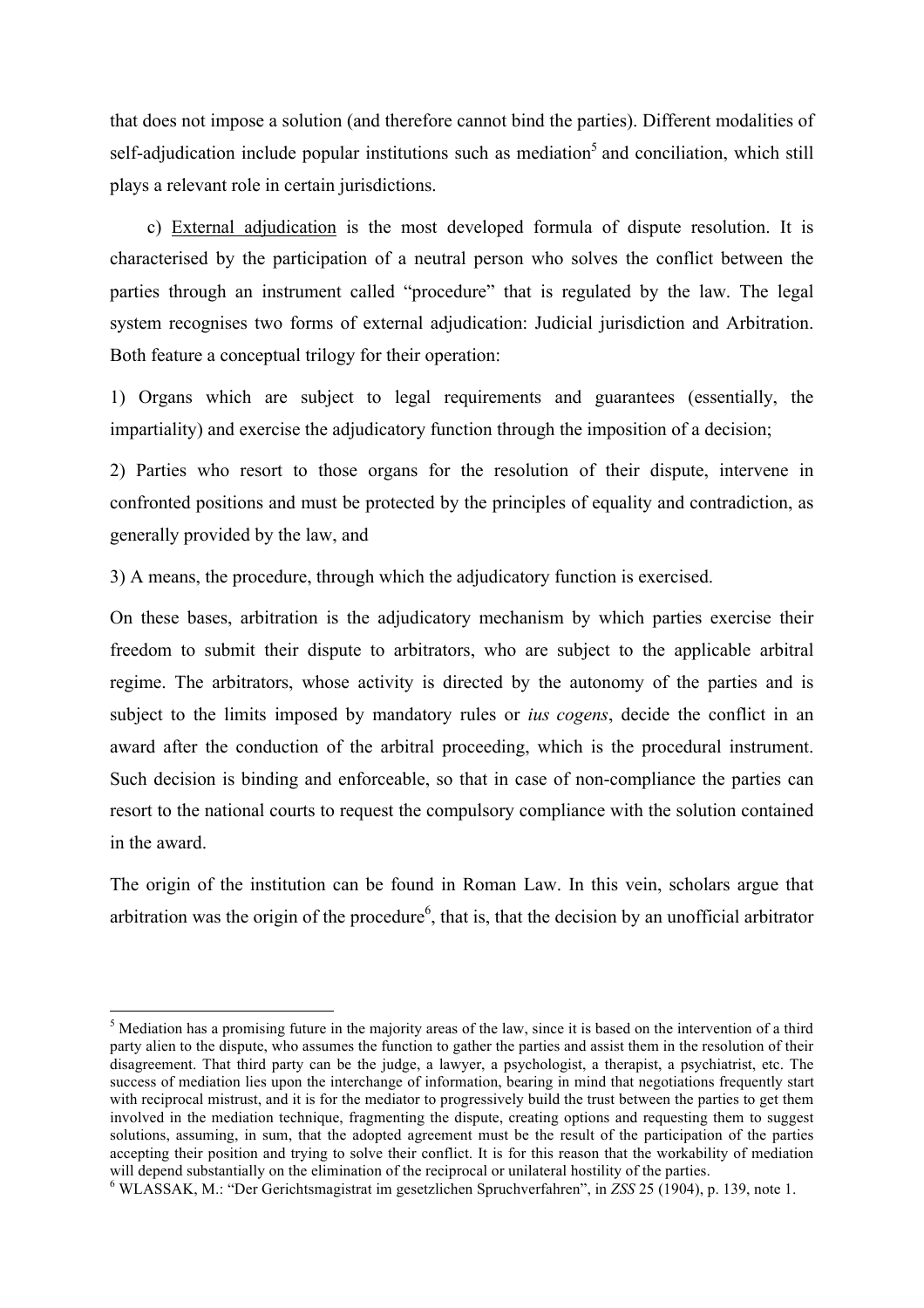was in fact the first form of justice<sup>7</sup>. With the pass of centuries and alongside the progressive strengthening of the political structure of the State, the arbitral formula lost relative importance<sup>8</sup>. The 18<sup>th</sup> and 19<sup>th</sup> centuries, the European codification period, were permeated by the bourgeois spirit and its idea of freedom, which also inspires arbitration. In that period the procedural influence of arbitration was evident. The  $19<sup>th</sup>$  century, however, should not only be highlighted for regulating arbitration in procedural Codes, but also for conferring a constitutional treatment to it. Although arbitration did not appear in subsequent Constitutions, this was not an obstacle for the peaceful coexistence of national judicial jurisdiction and arbitration, without posing any threat on the jurisdictional exclusivity recognised in all Constitutions.

The  $20<sup>th</sup>$  and  $21<sup>st</sup>$  centuries represent an important development in the regulation of arbitration. The first pieces of legislation in this field were *Act on Private Arbitration*, a purely contractual conception of arbitration and restricted it to resolution of private disputes, wrongly excluding economic conflicts. Some decades later, the Act sought to palliate the deficiencies of the rigid contractual approach of the preceding regime, and adopted a mixed conception: the basis and source of arbitration is an arbitration agreement, whose contractual nature is out of doubt, although the conduction of the proceedings and the arbitrators' function is inspired in the jurisdictional approach.

The presence of arbitration throughout the centuries has been persistent, although much development is still to come for this institution, which favours the peaceful resolution of disputes. It is doubtless, however, that it is currently a popular mechanism, and it will continue being so in the future. Because of this reason arbitration has integrated one of the piece of the new paradigm of Justice. The introduction of arbitration within the framework of legal relationships as a mechanism for the resolution of disputes has represented an exponential metamorphosis in last decade. This social, cultural, operative transformation is not only motivated by the adaptation of arbitration laws, but also by a political attitude, which has inserted into the legal system the necessary pieces to position the different country as centres for international arbitration.

Arbitration has, in sum, consolidated as one of the fundamental tools for the modernisation of Justice. Beyond its role as one of the excluding alternatives, its incorporation as one of the

 <sup>7</sup> D'ORS PÉREZ-PEIX, A.: "La experiencia histórica del arbitraje jurídico", en *Cuadernos informativos de*  derecho histórico, público, procesal y de la navegación 15-16 (1993) 3648.

With regard to the history of arbitration, see MERINO MERCHÁN, A., *El arbitraje. Estudio histórico jurídico*, University of Seville, 1981.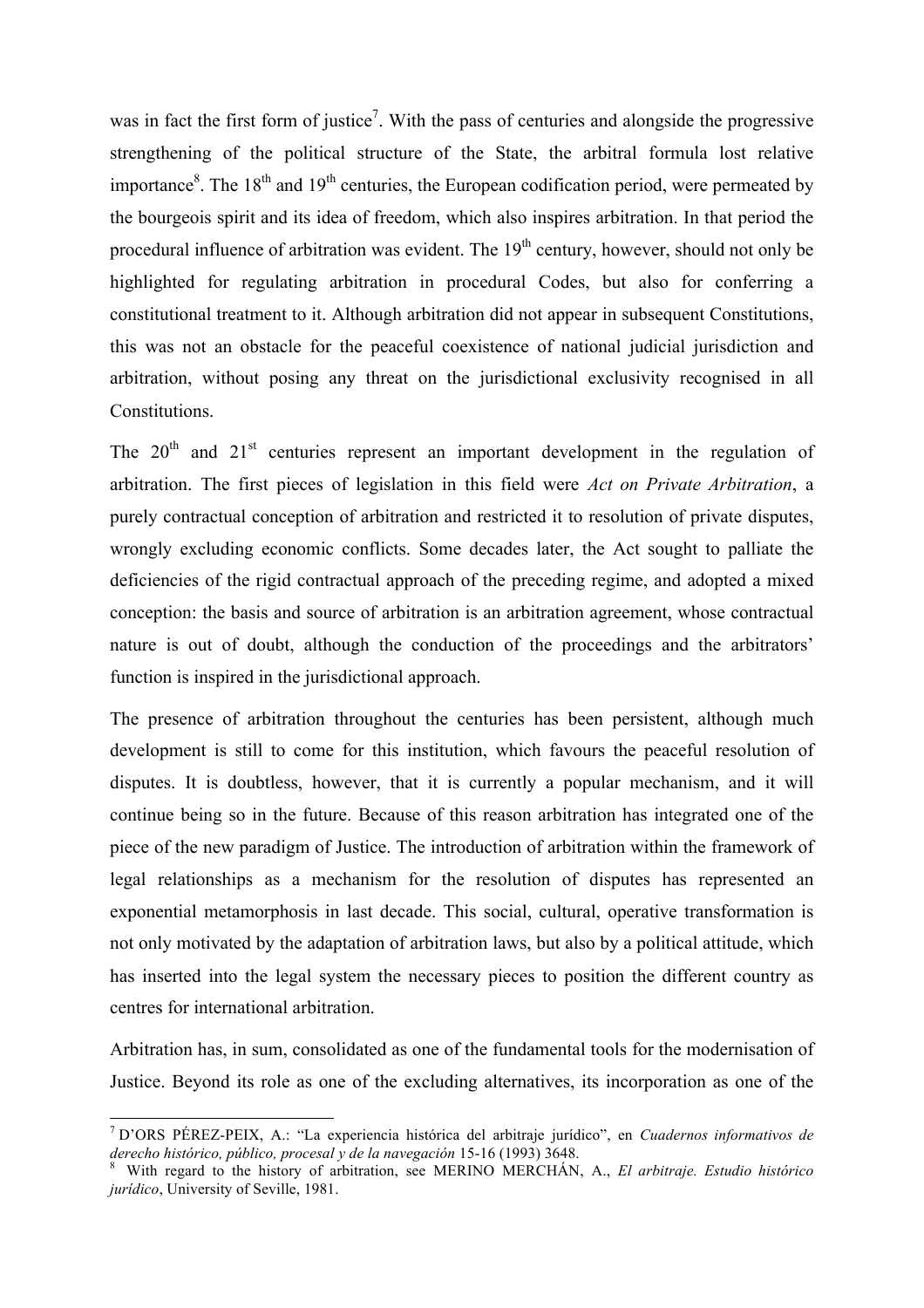pillars of the new paradigm Justice for the  $21<sup>st</sup>$  century is a manifest reality for the international, plural and entrepreneur citizen, for the private and public sectors, for the business community.

Undoubtedly International commerce and international commercial arbitration has been a great role. Arbitration has always been present among the codifying efforts, as evidenced by the early approval of the Geneva Protocol on arbitration clauses of 24 September 1923 and the Geneva Convention on the execution of foreign arbitral awards of 26 September 1927. The CNUDMI, which is in charge of the administration of the New York Convention, has performed a remarkable task in the arbitration field. This includes the publication of a series of international arbitration texts. The Model Law on international commercial arbitration of 21 June 1985 constitutes a prime example. Its soft law nature and complex elaboration represent a milestone in the legal regime of international commercial arbitration in the last decades and it has illuminated the adoption or modification of arbitration laws in more that 100 jurisdictions. Later, in 2006 two different changes altered rules about interim measures by arbitrators and some formal elements of agreement.

The new rules presented arbitration in a different manner as to how it had been perceived in the past. The incardination of arbitration in the society has progressively, albeit slowly, acquired relevance in the dispute resolution arena and a solid arbitral culture has appeared visibly among consumers and legal professionals. This is equally valid for domestic and international arbitration. And now could be said, that arbitration is a piece of the new paradigm of the 21 st century's Justice.

## **IV. Reasons of the new paradigm of Justice**

The 21st century showed and shows us a new society, completely different to the one that had been built in the twentieth century.

The transition from the social state to the neoliberal and postmodern state, the economic globalization, the increase of real and social inequalities, living events in real time, the invasion of technology, the promotion of transnational, regional movements, the cult of Economic "efficiency" and an obsessive attention to security - but not to that of the individual but to that of society - among others, have gradually relegated those values that so many efforts and tears provoked in the past to create a society without borders, with a more fluid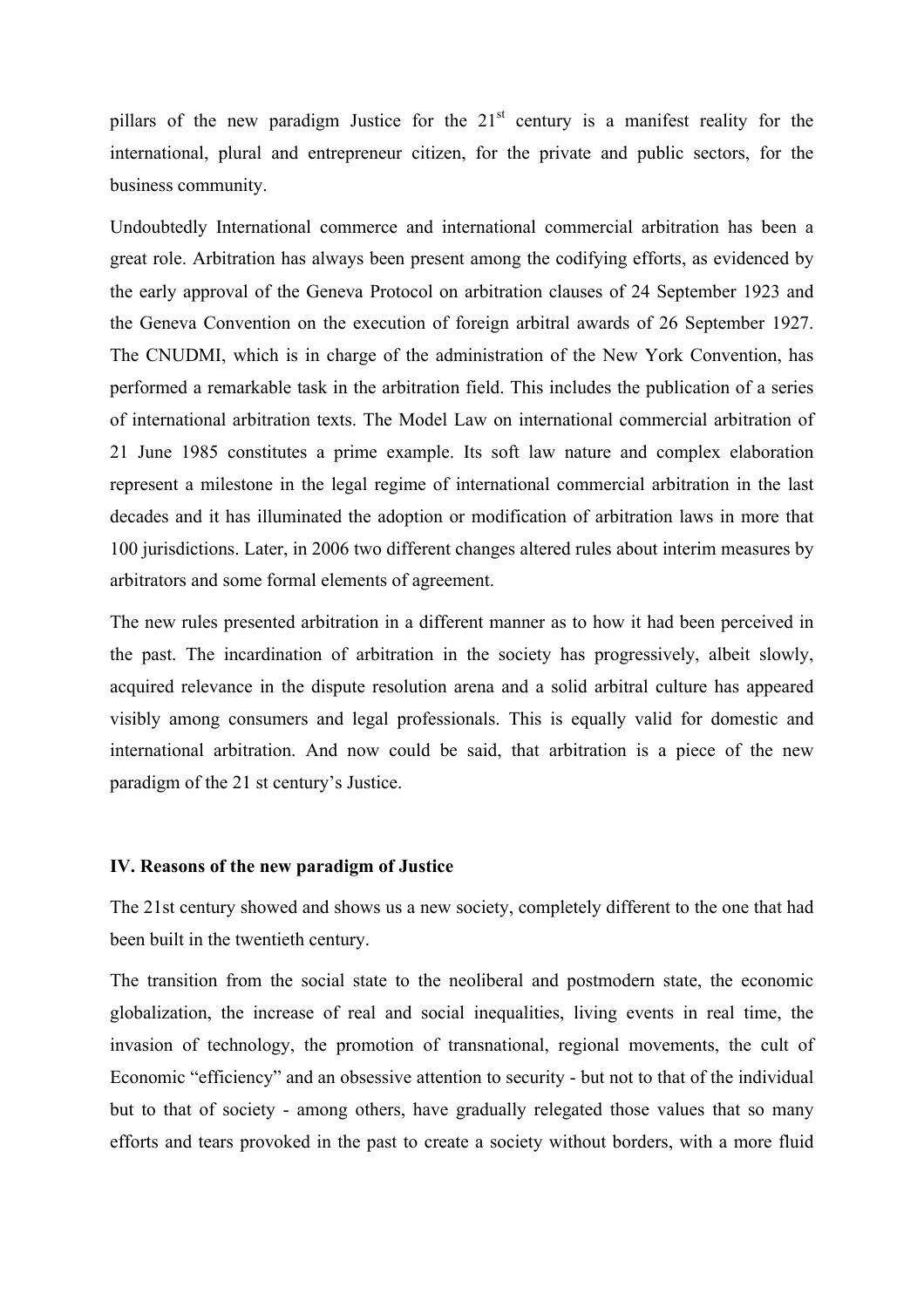and simple legal traffic, with many doses of uniformity and with clear losses of individual, social and even state identity.

## **1. "Glocalization" and influence in the legal sphere**

In this context, the so-called glocalization emerges in the legal sphere. Term used by sociologists Roland Robertson<sup>9</sup> and Ulrich Beck<sup>10</sup>, that allows to speak of "to think globally and act locally". The "glocalization" is very present in the matter of Justice. We just have to observe the lines of action of the legislators and the tendencies towards a homogenization of Justice in numerous legal systems.

So, we can affirm that this glocalization of justice entails:

1.- Firstly, there is a great similarity, if not identity, in the responses that the various national legal systems offer in the area of justice. These replies are based on a global concept of legal certainty and guarantees.

2.- Secondly, some of the functions that in the twentieth century were of the exclusive competence of the State are now outsourced. The mediators appear and the arbitrators consolidate and have a function in this new paradigm of Justice.

3.- The old paradigm of liberal justice, established in the State as a power structure, as a political entity, and guarantor of the rights of its citizens, is giving way to a different scenario in which the same States are giving up part of their sovereignty. Now the process is not the only way and judges are not only actors in the world of Justice.

4.- Crisis and Metamorphosis. There is a real paradigm shift. A crisis of the model; A crisis that appears as a faithful reflection of a change in the essential values that direct the new perspectives of Justice in postmodernity; In which - undoubtedly - the efficiency of the model is prima facie compared to the satisfactory protection of citizens. A true metamorphosis takes place, with a disturbing and paradoxically contradictory scenario in certain cases.

5.- Change of the standards of Justice. Extrapolating this idea of a paradigm shift, is undoubtedly that in the modern, current, global, economic, digital, technological, and also liquid society in which we move, the parameters or standards of justice have changed. We live in an increasingly complex society.

<sup>&</sup>lt;sup>9</sup> ROBERTSON, R., "Glocalization: Time-Space anmd Homogeneity-Heterogeneity", in FEATHERSTONE, M.,; LASH, S; ROBERTSON, R. (ed), *Global Modernities*, London: Sage, 1997, pp. 25-44.<br><sup>10</sup> BECK, U., *What Is Globalization?*, Cambridge Polity Press, 1999.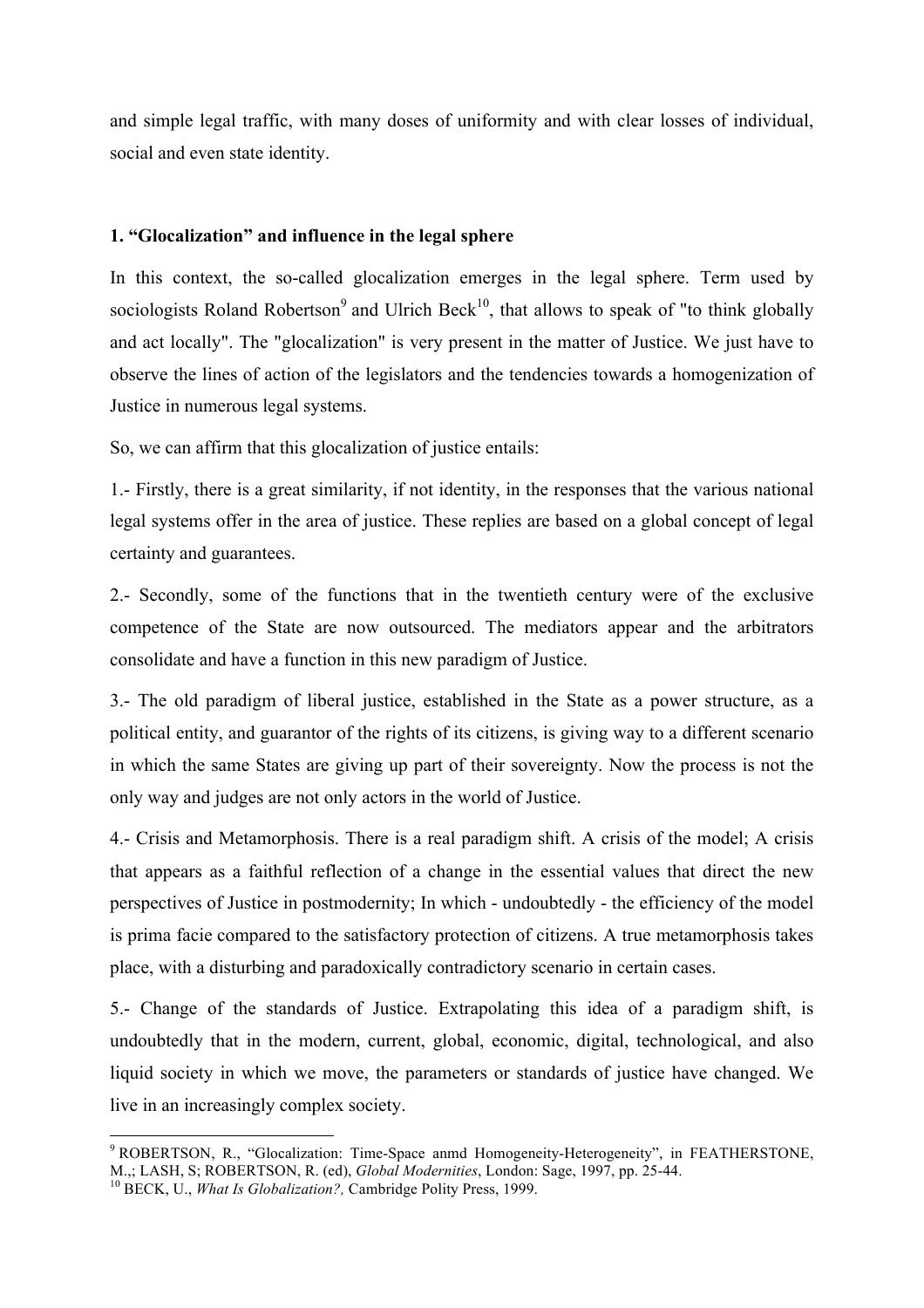If the industrial revolution of the eighteenth and nineteenth centuries was developed leaving intact layers of society, the technological revolution of the 20th and  $21<sup>st</sup>$  centuries, with its included crisis (ideological and economic), affects all layers and social spheres, altering their bases, generating new legal realities and, with them, new types of litigiousness.

6.- "Litigation explosion". A phenomen that OLSON named "litigation explosion" took place at the end of the  $20<sup>th</sup>$  century and specially during the 21 th century. Although this author referred to the situation in the United States of America, certainly the photograph of the litigiousness has been extended, becoming an element indissolubly linked to modern society.

The litigation explosion had a lethal effect on the model of justice to which our society was traditionally linked, and in which the State is the holder of the jurisdictional power, and its courts, those who judge and enforce what was tried. That was the paradigm of classical justice expanded worldwide for Centuries. This litigation explosion promotes an increase in the duration and cost of litigation, affecting citizens, in addition to increasing the workload of the courts and the inoperability of the State to offer the citizen a fast, efficient and more accessible model of conflict resolution.

7.- Frustration. The paradigmatic model of justice is subjected to pressure, is not able to fulfil the expectations generated by the parties as a system to ensure full compliance with the right to Access justice. This tense is reflected to one degree or another in many countries of the world, and in that unstoppable and feverish legislative activity that tries to adapt an "analogical" and static Justice to a "digital", flexible, with real time Access.

This metamorphosis of Justice in the glocalized society implies for some people an evolution, a transformation or a change; For others, an identity crisis.

## **2. From Metamorphosis to the new Landscape of Justice. New Elements**

In this described context this new landscape of Justice have several and different incorporated components.

 1.- One, Inspiring criteria for the change: efficacy and efficiency prevail over any other parameter. Becker and Posner, authors of the Economic Analysis of Law, are present in the new legislation. It is about cost and benefit. Seeking Justice at the lowest cost is one of the criteria underlying the unstoppable reforms that are taking place all over the world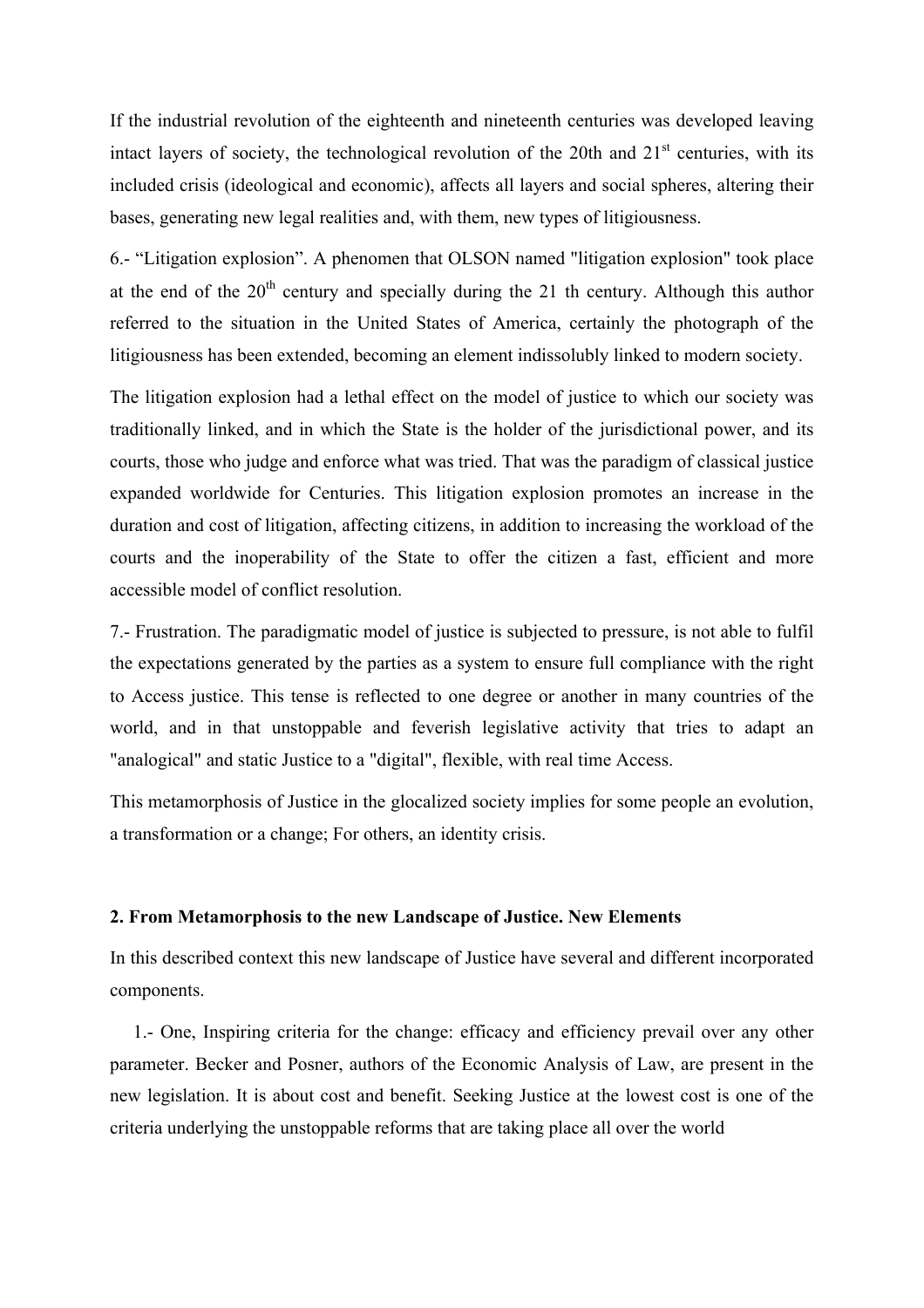2.- Second, A worldwide proliferation of rules and regulations is occurring without control, generating a situation of ánomy, specially, in continental legal systems.

 3.- Third, The roles in the judicial procedure have changed. The judge is now proactive, with increased managing and decision faculties. And the role of women in the legal area has grown exponentially. The number of female judges, female lawyers, etc is highly representative.

 4.- Fourth, The procedural system is based on orality, openness to the public, agility, reduced cost and increased participation of the parties. Legal institutions that facilitate these elements have been incorporated to the process, allowing different acts to take place in less time.

 5.- Fith, We are moving towards the so-called eJustice or electronic Justice, removing the use of paper, to develop, either the whole civil process or only some acts, through electronic means. Our Justice now includes videoconferences, digital signatures, electronic documents and electronic communications.

 6.- Sixth, A new concept has emerged: consumers. There is an economic vision of who should be protected. The law is interested in protecting the consumer, who has replaced the concept of the citizen. In this way, consumer rights, consumer protection, consumer associations ... and means to protect consumers in a fast, agile, flexible, dynamic way, with special rules have appeared. The consumer´s protection is a new face of Justice.

 7.- Finally, ADR mechanisms are nowadays key elements in the model of Justice. Not only negotiation and mediation but too arbitration, and not necessary general arbitration but too sectorial different arbitration, as for instance maritime arbitration or consumer arbitration.

## **V. ADR-ODR Mechanisms**

Among the different movements that appeared during the  $20<sup>th</sup>$  century, we can highlight the one linked to what legal theory called legal realism. This movement, which emerged in the United States, was a response against the government-stablished system for dispute resolution. Starting in Harvard University, it suffered an extraordinary development in the seventies. Alternative mechanisms were gradually becoming essential parts of the American model of Justice, as a response to the litigation explotion that took place at the end of the 20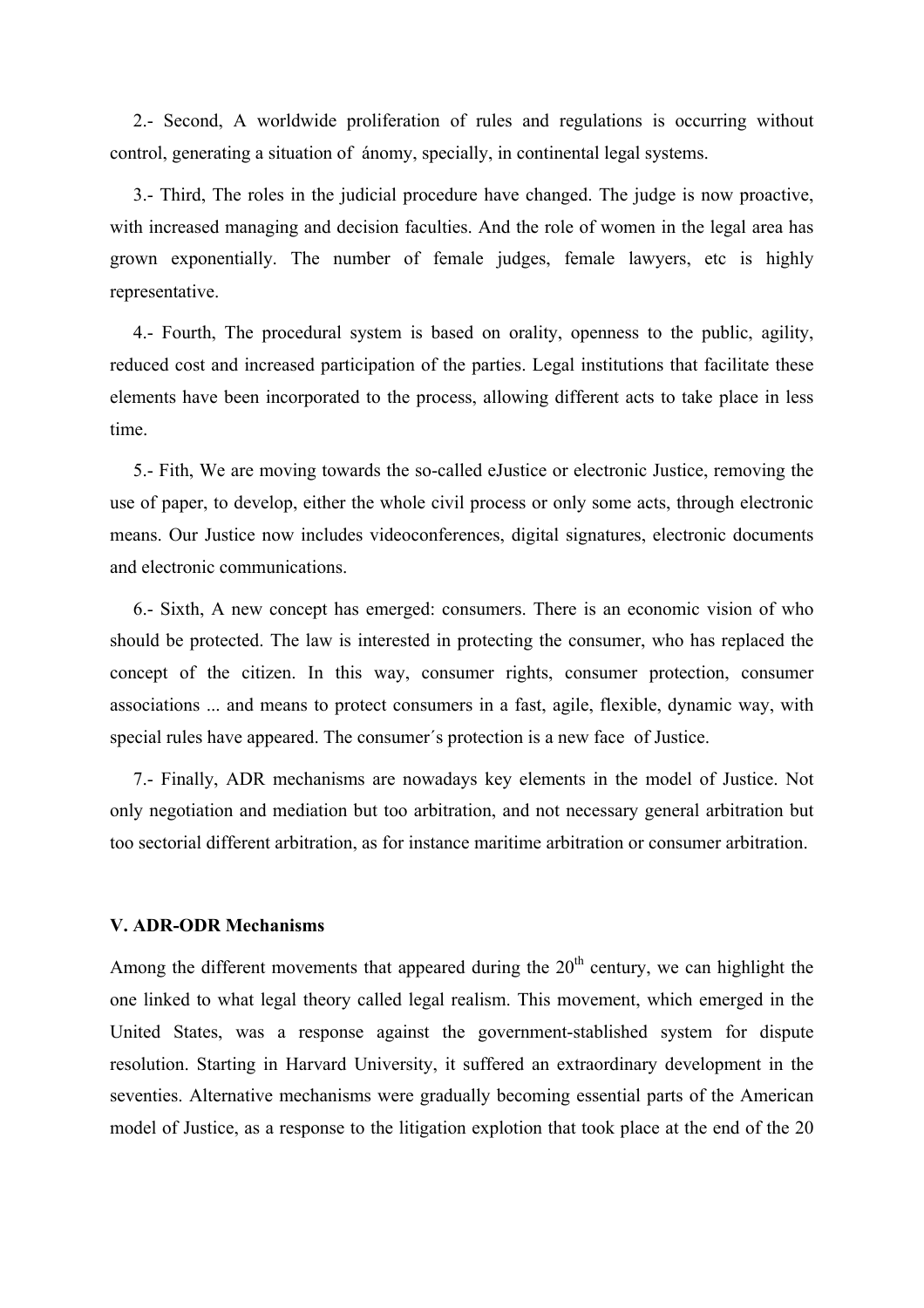th century. Therefore, negotiation, mediation, conciliation and arbitration were stablished as alternatives to a traditional judicial system.

To the contrary, ADR mechanisms in Europe still played a residual role until the end of the 20<sup>th</sup> century, limited to some sectors and with a small implementation. However, during the last twenty years ADR mechanisms have been promoted and presented as a remedy against the lack of satisfaction with ordinary Justice.

A new concept of Justice appears, the Access to Justice broadens its scope of application, is what we call "global Justice" or the so-called "Multi-rooms Justice System", a new system in which ADR mechanism and ordinary jurisdiction coexist, including both "out of Court" and "in Court" methods. A new movement. Probably this movement sought the way to reach the most appropriate method to solve the conflict or even achieve a settlement, taking into account the typology of the conflict.

ADR methods contribute to a new perspective of Justice of the 21th century, a plural and global perspective, in which judicial process coexist with extrajudicial mechanisms that in some cases permit the avoidance of judicial actions and, in others, simply reduce them. So we can talk about shared Justice, a sort of Multi-door-Justice System. So we have now a global model that seems to have more advantages than disadvantages.

So, the objectives are:

1.- To create different dispute resolution methods.

2.- To reduce the cost that results from the increasing number of disputes, a difficult problem to manage in the short or mid-term.

For these reasons, we are nowadays experiencing a sort of fascination with the extrajudicial dispute resolution methods and, specially, for mediation and for special arbitration.

But in this moment of fascination, we should point out some concerns:

 1.- On the one hand, its positive to have different methods to allow citizens to solve their disputes, specially taking into account that some of these mechanisms involve a way to face human relationships, contribute to self-responsibility and favour communication, comprehension and listening between parties.

 2.- On the other hand, however, the implementation of ADR mechanisms is not neutral. I mean, ADR mechanisms involve the participation of private professionals, outside the government structure, obviously this implies a lower cost for the ordinary Justice system and,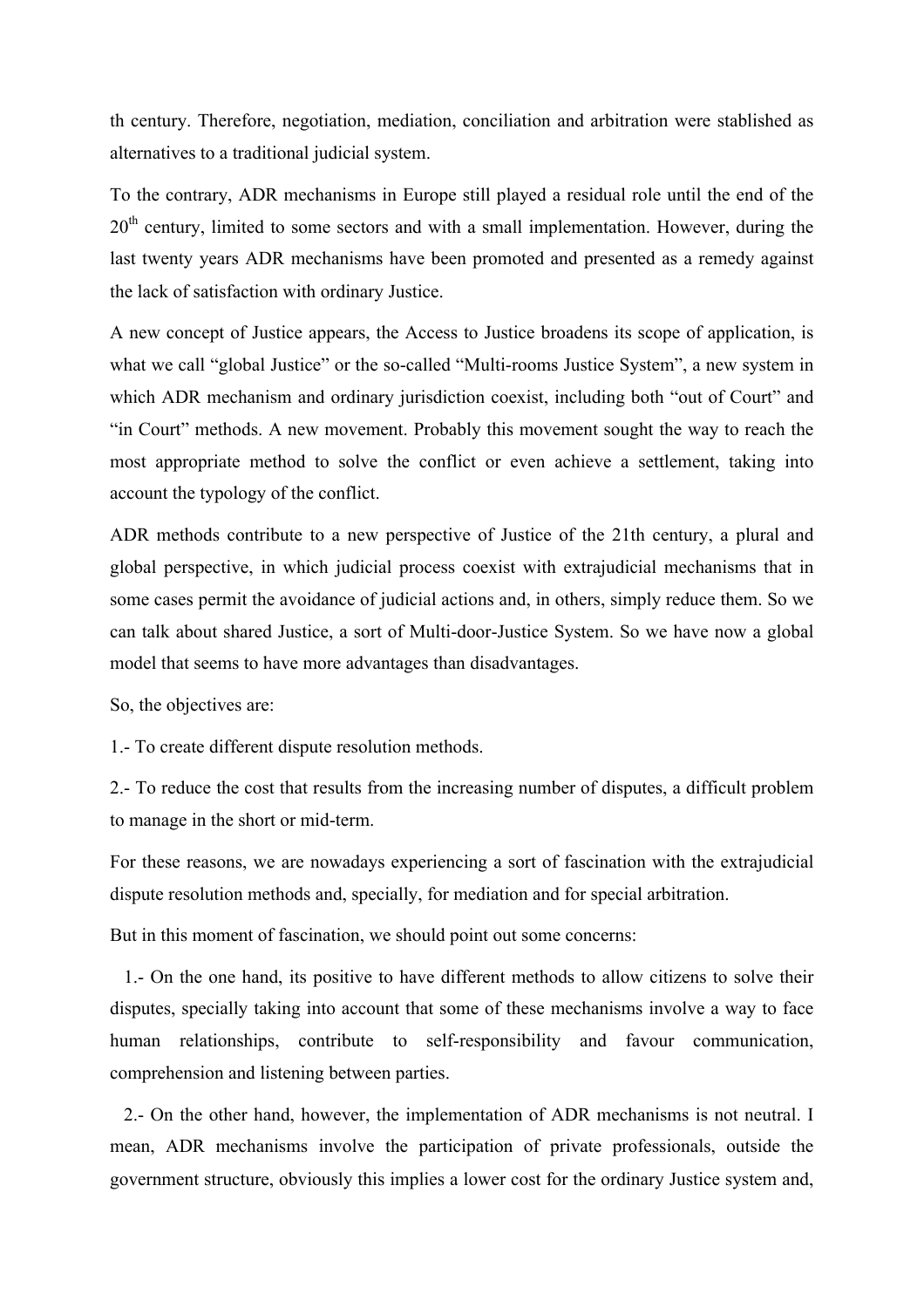therefore, for the state budget. Public expenses could be reduced. This consideration is present and can be attractive, but also quite dangerous if we are talking about Justice<sup>11</sup>. The governments could seek more efficiency at a lesser cost and this would result in a gap between rich and poor $^{12}$ .

Being aware of the great benefits that ADR mechanisms have, such as reducing conflicts, cutting the distance between parties and promoting the building of mutual respect; being also aware of the huge advantage that global Justice implies, a system in which courts, ADR methods, mediators, arbitrators, etc., coexist, allowing an improvement of the traditional system, increasing agility and promoting the termination of the conflict and, therefore, citizens satisfaction; it's sad to observe how, sometimes, the politicians observe Justice, courts and ADR methods as a sort of nuisance, forgetting that Justice is an essential pillar of a democratic state.

## **CONCLUSION**

To finish, in sum we can talk about a new Justice paradigm. Promoting a model of global Justice that includes jurisdiction and ADR, new legal actors whose aim is, in essence, to improve the protection of citizens, is not only possible, but also highly recommended, provided that the trees (economically driven) allow us to see the wood. And Arbitration, simultaniously with this model of public justice, has been a part of Civil Justice in the history. Arbitration has been and is an adjudicatory mechanism for the resolution of legal disputes which, despite its ancine origin, has been decisively promoted in the last years within the frame work of Alternative Dispute Resolution (ADR), and more and more On line Dispute Resolution.

<sup>&</sup>lt;sup>11</sup> WAGNER, G., "Harmonization of Civil Procedure-Policy Perspectives", en X.W.KRAMER and C.H. VAN RHEE, *Civil Litigation in a Globalising World*, Heidelberg, Springer, 2012, 93 and 112.

<sup>&</sup>lt;sup>12</sup> ESPLUGUES MOTA/BARONA VILAR (ed), "ADR Mechanisms and their Incorporation into Global Justice in the Twenty-First Century: Some Concepts and Trends", en *Global Perspectives on ADR,* Cambridge, Ed Intersentia, 2014, pp- 1-52.